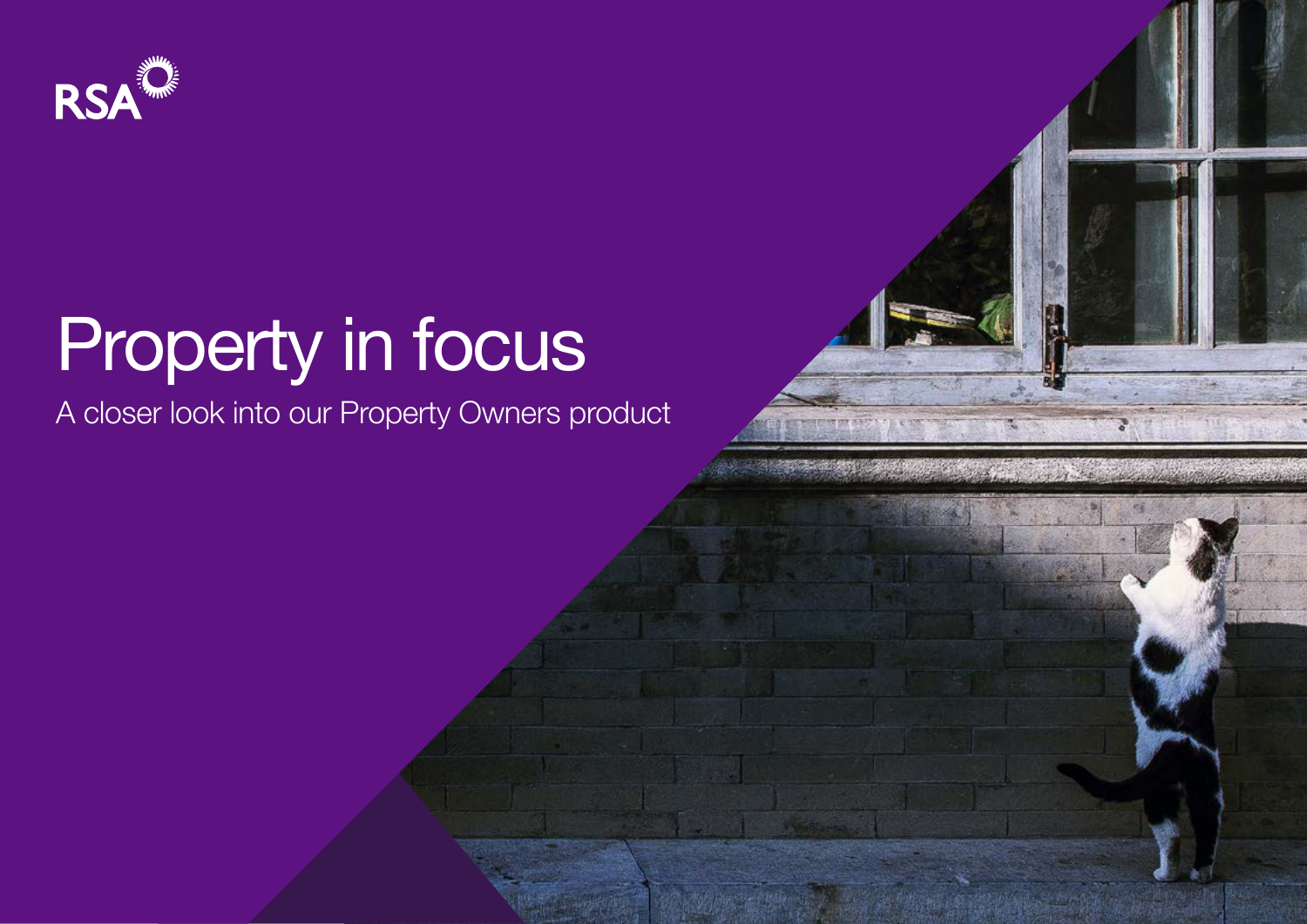### **Property** Owners cover

 $\tilde{\phantom{a}}$ 

Property of the Contract of the Contract of the Contract of the Contract of the Contract of the Contract of the Contract of the Contract of the Contract of the Contract of the Contract of the Contract of the Contract of th

Our Property Owners offering provides you all the flexible and reliable cover you need in one single product. It can be put in place swiftly and simply by you online:

- Buildings Insurance
- Content Insurance
- Loss of Rent Insurance
- Terrorism Insurance
- Property Owners' Public Liability Insurance
- Employers' Liability Insurance
- Residential and commercial property or a mixture of both

Our knowledge of the property market means we've got both accidental and professional property owners covered.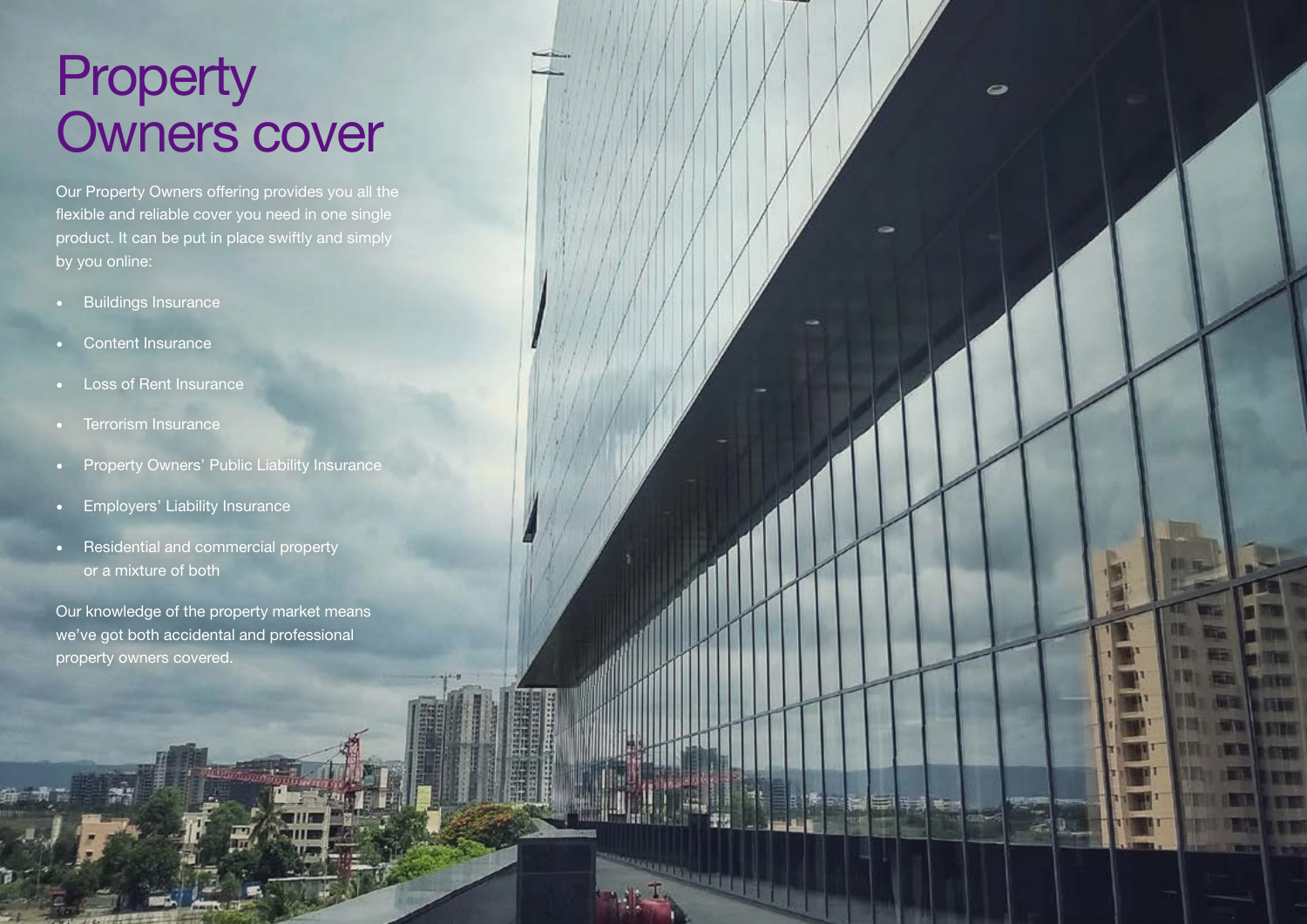### for your customers? Our product is designed by our in-house experts who have a deep understanding of property owners' needs. We also have an expert claims team who

Why choose RSA

are passionate about handling claims quickly and efficiently. Which is why we offer a 24-hour claims notification helpline as well as a legal helpline to help businesses get back on track quickly. In addition we have other benefits worth highlighting which will help give your customers the quality cover they need:

- Accidental damage as a standard feature
- Loss of rental income
	- standard cover for residential property up to 30% of buildings sums insured
	- available for commercial property up to £2,500,000
- Malicious damage and theft by tenants
- Landlords' contents up to £50,000
- Terrorism cover available
- Legal expenses up to £100.000
- Property owners' liability up to £10,000,000
- Index linking available
- Option to have day one uplift up to 50% available
- Lock replacement cover following theft of keys or duplication of keys up to £5,000 as standard cover
- Eviction of squatters legal expenses up to £10,000 for residential properties
- Trace and access costs following an escape of water as insured up to £50,000
- Loss of gas, oil, and metered water up to £25,000
- Employers' liability up to £10,000,000 (optional)

Start trading our properties product here.

#### Target customers

We have outlined some examples below where we have particularly strong expertise.



Portfolios comprising multiple properties both residential and/or non-residential



Office and retail premises

Single tenure industrial units and retail warehouses



Purpose built blocks of flats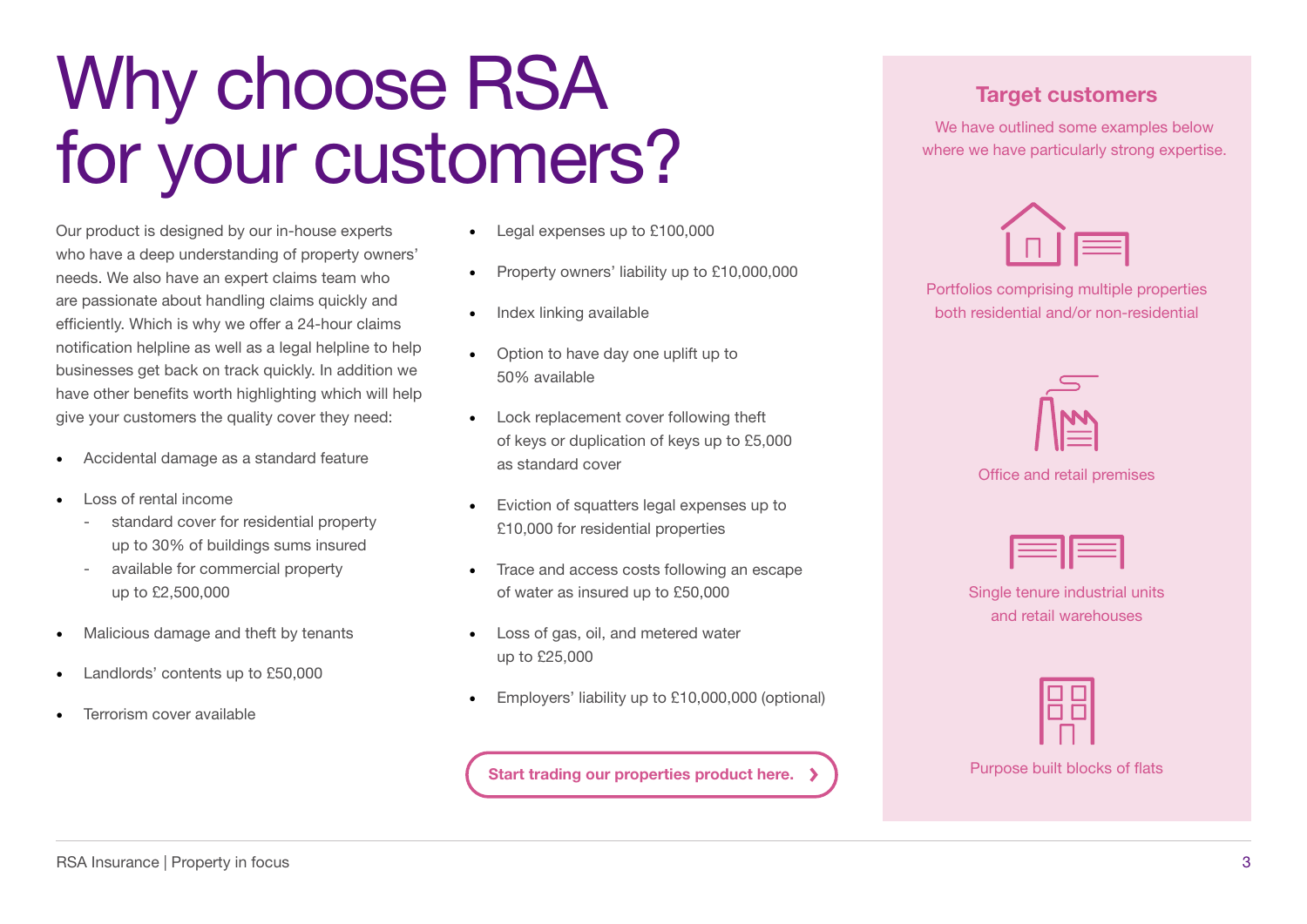### Positive risk features

The following risk features are set values within the trading platform. If the information you enter sits within the below parameters, the platform should allow 'straight through trading' - saving you time.

- Two or fewer claims in the past five years provided that the claim value is less than £10,000 for any one claim or less than £25,000 in total
- Standard construction
- Fully occupied premises
- No history of flood, subsidence or employers' liability losses
- Residential buildings with professional working tenants with a total sum insured up to £1,500,000
- Commercial or mixed-use buildings with a total sum insured up to £5,000,000
- Blocks of flats with a total sum insured up to £2,500,000
- Contents sums insured not exceeding £50,000
- Rent receivable sum insured not exceeding £2,500,000 over a 36-month indemnity period

### Risks that we don't particularly like

#### – also known as showstoppers

Below we have listed a number of risks that sit outside of our appetite.

- Dry cleaners, laundries or hotels and restaurants with their own laundry facilities
- Car showrooms, tyre fitters, automotive repair garages and similar in the motor trade sector
- Bed and breakfast/care and support/asylum seekers
- Housing associations or property developers
- Multi tenure industrial units or retail warehouses
- Incorporation of composite panels in construction of commercial premises involved in food production or storage
- Holiday lets
- Waste and recycling facilities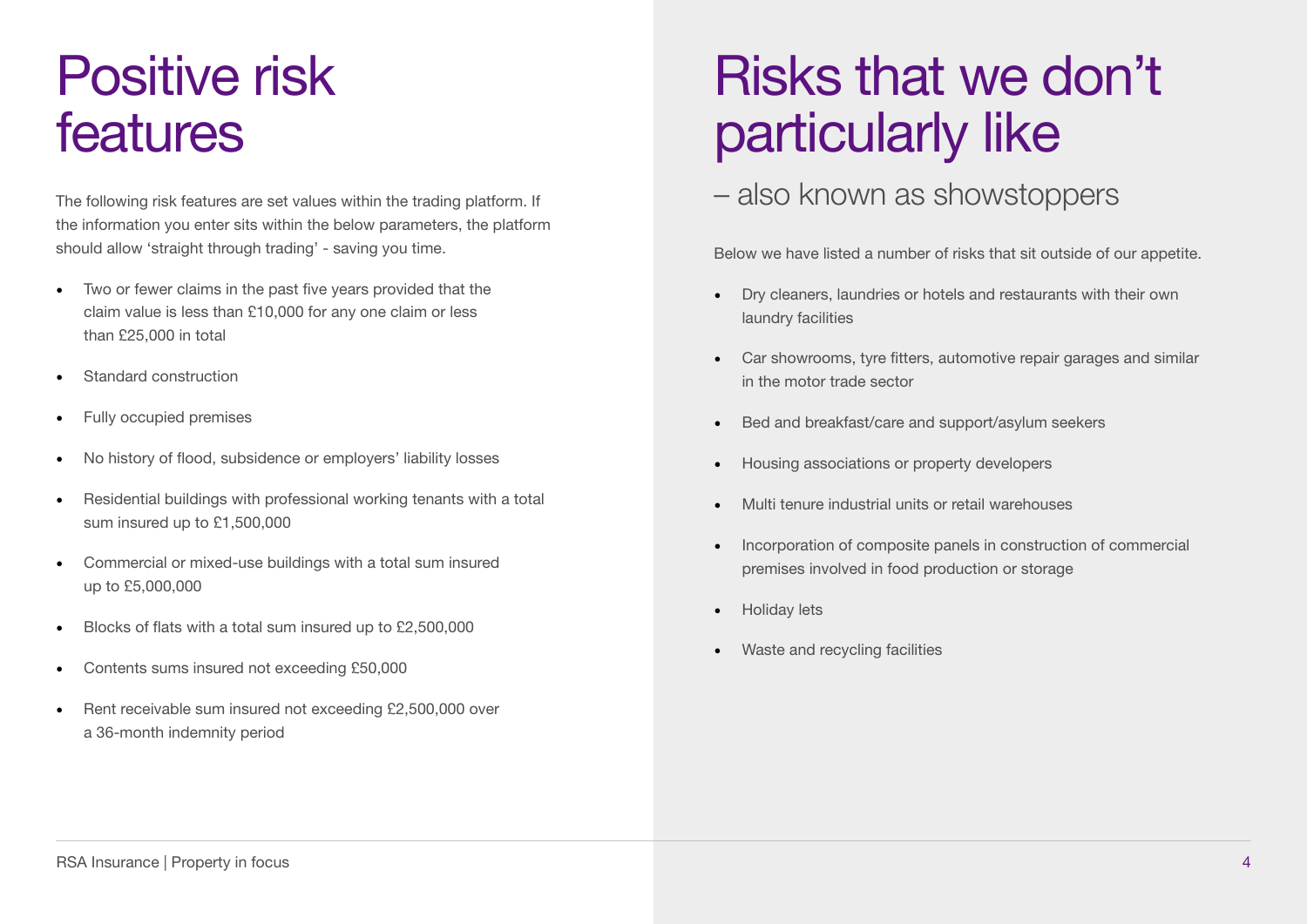## Express claims

We work hard to keep our policyholders safe by mitigating risks, however we do understand that incidents can happen and can be debilitating for any business. We understand the importance of a fast and efficient claims settlement and how important it is to protect your customers' bottom line.

#### Our express commitment

- 1. Express claims can be made for Commercial Property, Construction, Engineering and Renewal Energy (CE&RE) claims only
- 2. All property claims with a value up to £5,000 will be handled via our Express model. On receipt of an Express claim presentation, we will process your claim within 24 hours. If we receive some key pieces of information by 12pm, we will process your claim the very same day. Should further information be required we offer the same 24 hour guarantees to contact you or, with your permission, the customer directly
- 3. Your settlement payment will be issued within 24 hours

[Click here for full details of how to claim](https://www.rsainsurance.co.uk/media/j2ydikcd/rsa-claims-express-handling-up-to-5000-ukc05108c.pdf) >

### First Notification of Loss (FNOL) claims portal

Our brand new FNOL portal allows brokers to submit commercial FNOL's electronically on behalf of customers in addition to the traditional methods.

The portal simplifies the claim reporting process and is available to all brokers whose commercial customers (predominately shops, offices, factories and let property policies) have been affected by perils such as weather, theft, accidental damage and escape of water.

With a much smoother and simpler claims process and more information provided upfront, our claims handlers will be able to make more informed decisions on next steps a lot quicker. Once we're notified of a claim via the portal, you will receive a digital copy in pdf format for your records.

[Click here to access the portal](https://commercial-property-claims.rsabroker.com/rsa_commercial_property/claim/request/)

#### Mitigating risk

We offer a wide range of risk control guides to help safeguard your customers' businesses. From fire safety to protection of children, you can help your customers put in place a comprehensive risk mitigation programme by supplying them with a wide range of content created by our risk experts.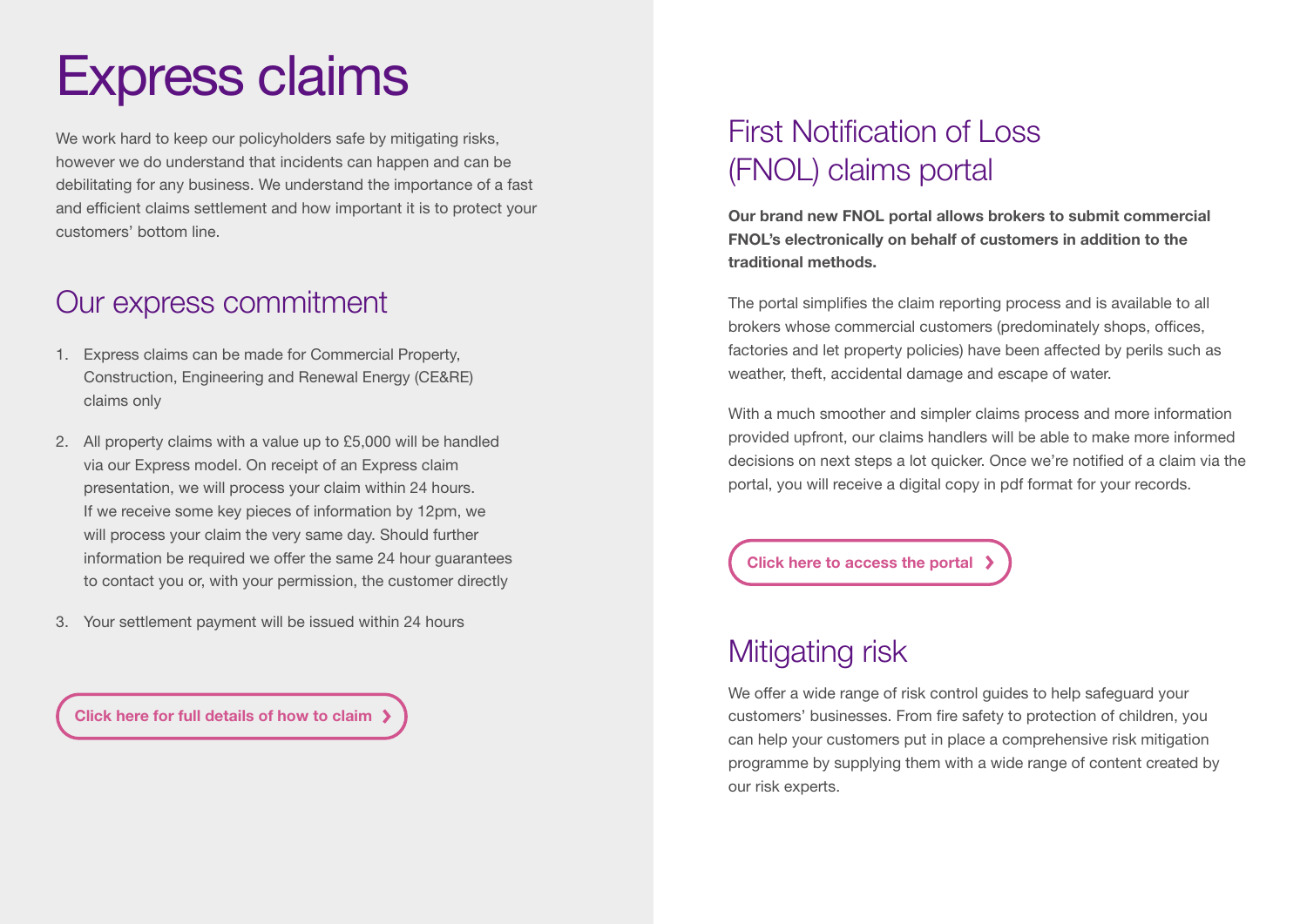## How to trade with us

It's important to us that we make doing business with us easier for you, which is why we offer different ways of trading our Property Owners product – via RSA Online, iMarket and Acturis.

Over 9,000 brokers are registered on RSA Online and use this as a way to access all of our e-trade products and place business with us.

#### Online you can:

- Quote and buy
- Amend, and renew a policy
- Process renewals
- Access documentation instantly

#### Key features are:

- No transaction fees
- Premium flexibility
- Commission flexibility
- Live Chat support during business hours

We're committed to making e-trading with RSA a simple and seamless process, so we've been gathering valuable feedback from our broker partners on how we can take RSA Online from good to great.

With this in mind, we have made improvements to the online journey, making it easier for you to quote quickly and efficiently place the cover required for your clients:

- 1. Improved look and flow with an intuitive new layout that makes it simpler to populate risk details and track your progress through the transaction
- 2. Integrated trade look-up now you can explore and validate trade eligibility before completing customer and risk details to focus solely on eligible trades
- 3. Quote versioning explore alternative cover options for a single customer while preserving previous quotes, without the need to edit a quote multiple times
- 4. Advanced customer search look up customers faster using one of six options including customer postcode and vehicle registration
- 5. Quote summary the new layout consolidates all information relating to a quote on a single page for you to review at a glance
- 6. Quote notes create permanent notes that flow through every page to capture risk information or customer needs